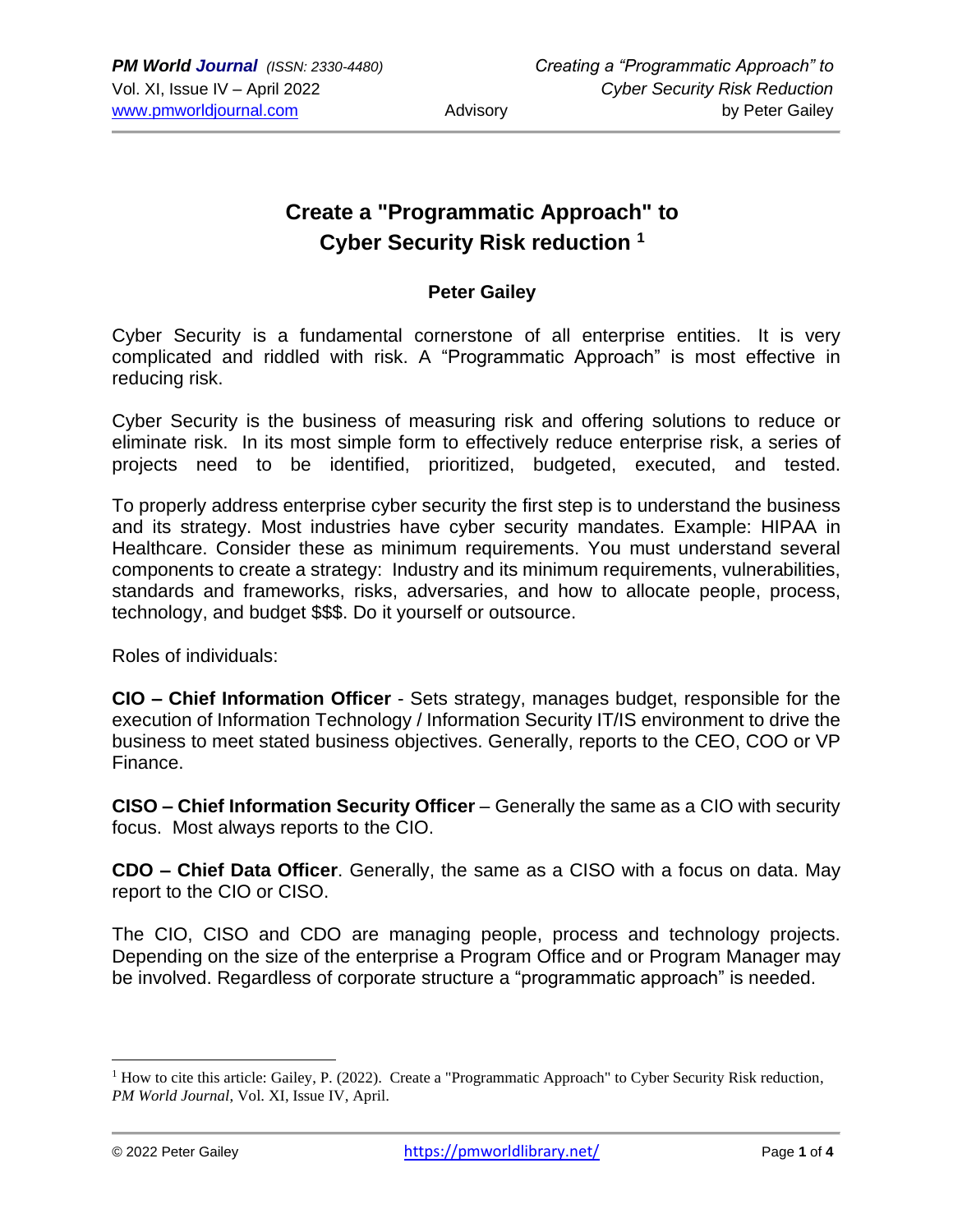Frameworks and Standards:

Best advice is to follow industry standard practices, in the form of Industry standards and frameworks. Most will be mandated depending on the enterprise geographic location and industry. For example, in the US, NIST (National Institute of Standards and Technology) is followed. NIST consists of both Standards (Example: Measurements) and Frameworks (Example: CSF Cyber Security Framework. A library of best practices that is cross industry.)

In the EU, ISO Standards and Frameworks are followed. For large international enterprises both may be mandated to be followed.

Complicated? Yes. Detailed? Yes. A deep understanding is needed to reduce risk.

## **What should an enterprise risk management plan and strategy include as it relates to Cyber Security?**





Gailey Solutions - 214-336-1286 - GaileySolutions.com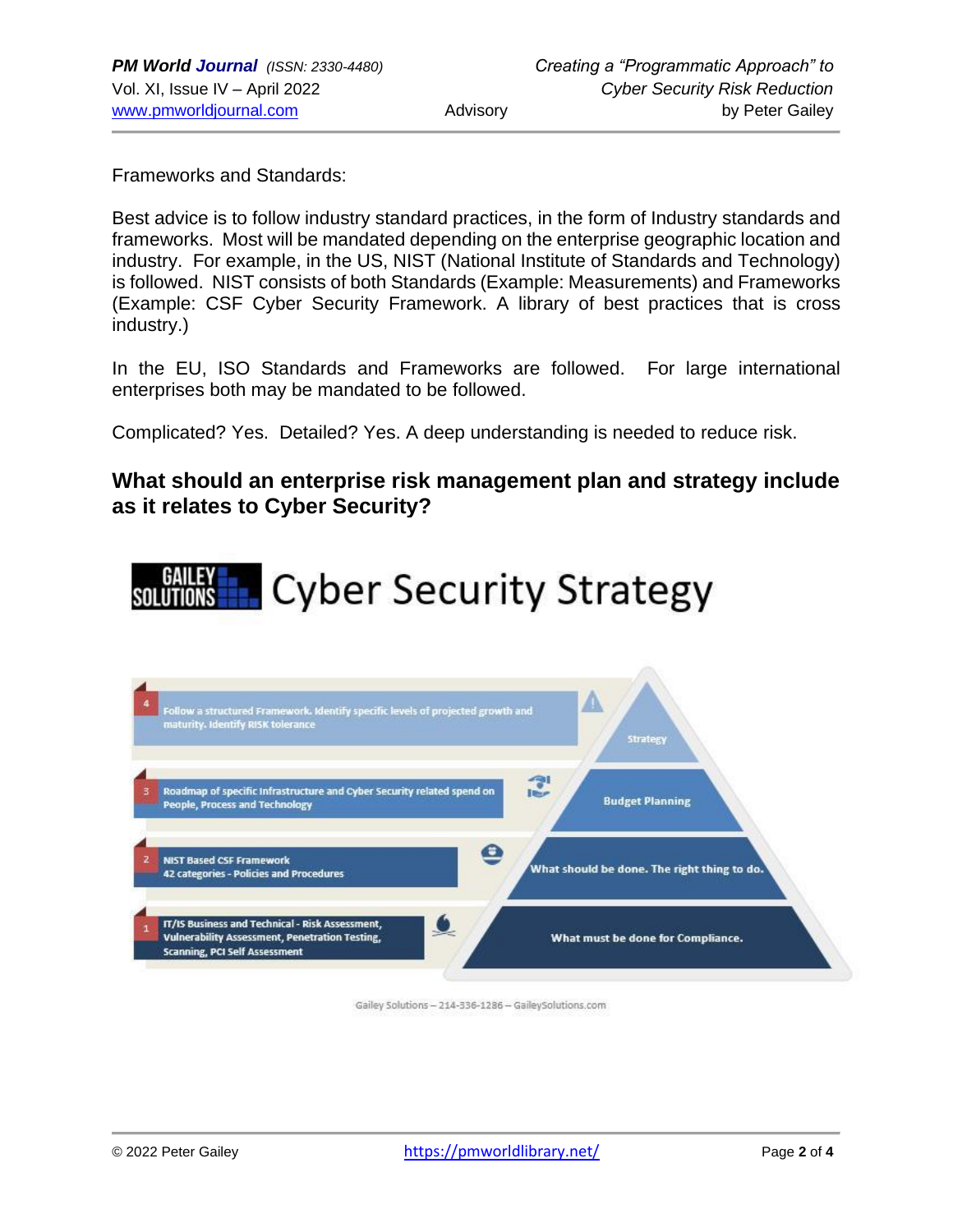The above graphic represents a State of Texas mandated Agency strategy.

An enterprise Cyber Security risk plan should start with a baseline understanding of the following:

1. An understanding of the business environment. business size, scope of industry verticals, risk factors, risk tolerances, client locations etc.

2. An understanding of the types of resources involved to run and manage the enterprise. Data requirements, systems, software, services etc..

3. Full understanding of industry mandated requirements. HIPAA, FISMA, FEDRamp, CMMC, Privacy considerations - GDPR etc.

4. Understanding of people, process and Technology of IT/IS, Finance, Legal etc.

5. Governance Risk and Compliance - GRC should be structured as a program with supporting projects to deliver a programmatic approach to reducing risk. GRC is a journey with many moving parts.

6. Start with a baseline risk assessment (people and process'), vulnerability assessment, pentest and wireless network assessment (technology).

7. Consider a compromise assessment to see if you have been breached, or are experiencing symptoms of being breached, and do not know it.

8. Gather these findings and prioritize a set of remediation plans to reduce enterprise risk as it relates to budgeted funding.

9. Cost out the cumulative OpEx and CapEx funds required to execute the various projects and associated remediation efforts that: A. Are mandated by your industry. B. Should be done but are not necessarily mandated. C. The right thing to do.

10. Build out your prioritized remediation plans as they relate to available resources (Budget, People, Process and Technology.)

11. Perform remediation per #10.

12. Rinse, Repeat. Execute in a programmatic manor. Review on a quarterly basis at a minimum.

13. Build the above findings into the budget request plan. Allocated funds should represent the risk tolerance of the Board, Executive Team and Stake holders.